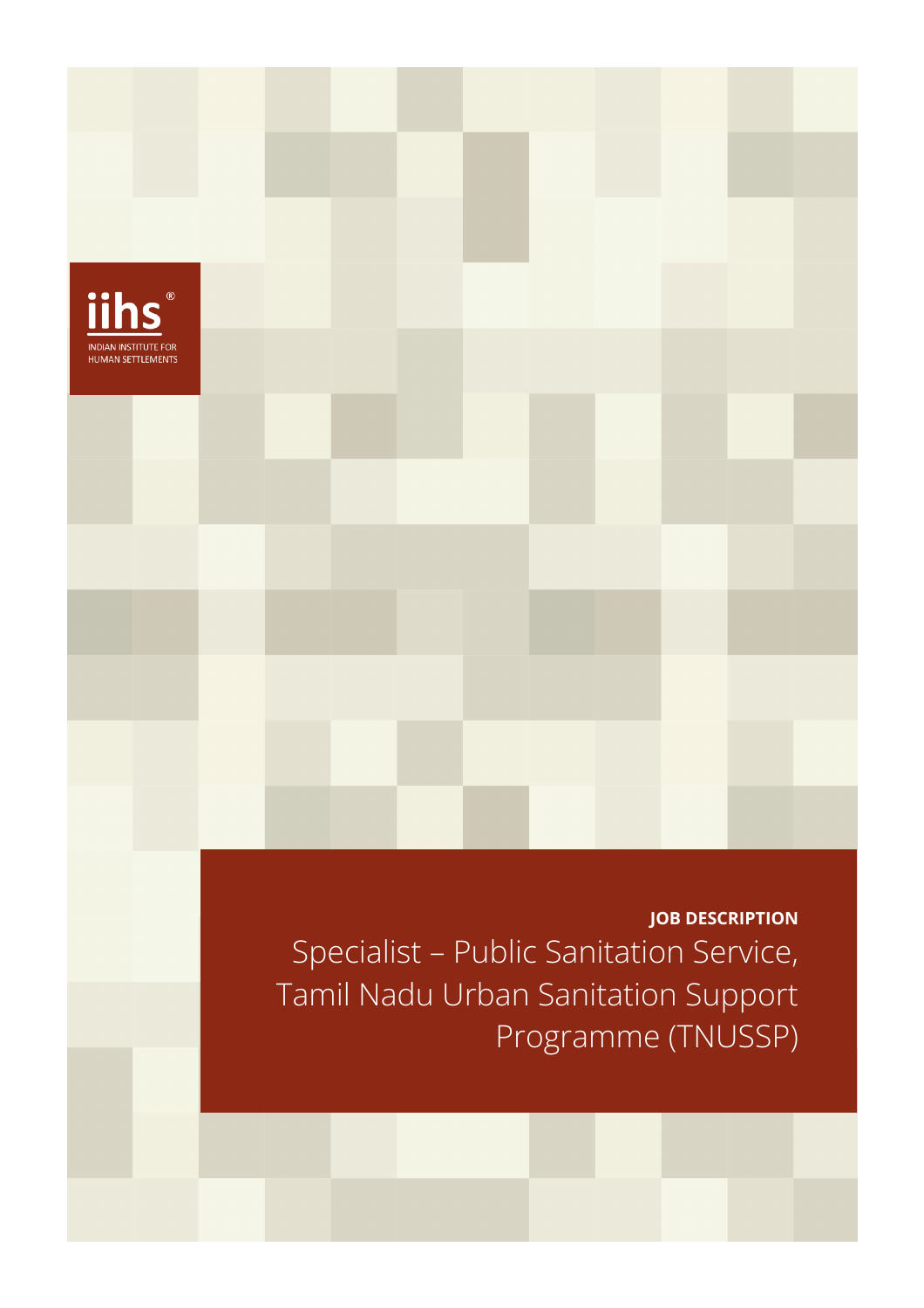### **About Us**

The Indian Institute for Human Settlements (IIHS) is a national education institution committed to the equitable, sustainable and efficient transformation of Indian settlements.

IIHS aims to establish an independently funded and managed national university of eminence for research and innovation focused on the challenges and opportunities of India's urban transition. The proposed IIHS University will be an institution of eminence that will host an integrated programme of quality campus-based education and research, training and lifelong learning for working professionals, distance and blended learning, as well as a whole array of practice and advisory services. The university will have a strong interdisciplinary orientation bringing together theory and praxis that is grounded in the South Asian context and also engages with and draws from knowledge across the globe.

For more information, please see http://www.iihs.co.in

### **About the TNUSSP**

The Department of Municipal Administration and Water Supply, Government of Tamil Nadu Municipal (MAWS, GoTN) aims at scaling up access to safe and sustainable sanitation to all its urban areas in the next five years. Tamil Nadu will be poised to becoming a fully sanitised and healthy state, substantially eliminating open defecation, achieving improvements through the entire sanitation value chain, safely disposing an increasing proportion of its human excreta, and re-using/ recovering resources therefrom. The Bill and Melinda Gates Foundation (BMGF) is supporting GoTN to achieve the Sanitation Mission of Tamil Nadu. This support shall enable the GoTN in investing resources towards innovative solutions to achieve mission goals.

A Technical Support Unit (TSU) has been set up to be the comprehensive technical arm for the MAWS-GoTN, and assists in implementation of state-level and city-level initiatives, based on agreed parameters. In addition, two sub-TSUs have been set up in two select urban locations.

IIHS is supporting the Government of Tamil Nadu, and is the lead agency for implementation of the TNUSSP (see tnussp.co.in).

#### **Job Description**

The Practice Team at IIHS is responsible for providing cutting-edge and integrated solutions to India's urban development challenges by bringing together faculty and experts across diverse domains of knowledge and practice; exposing learners to real-life problems and integrating the practice into academics and research.

The Specialist – Public Sanitation Services will be responsible for overseeing the operations and maintenance of the community toilets and public toilets (CT/PTs) supported through the program, creating revenue generation models for sustainability of the operations and maintenance of the toilets at Chennai. The job entails partnering with organisations to develop plans including strategic planning, operational efficiencies, etc.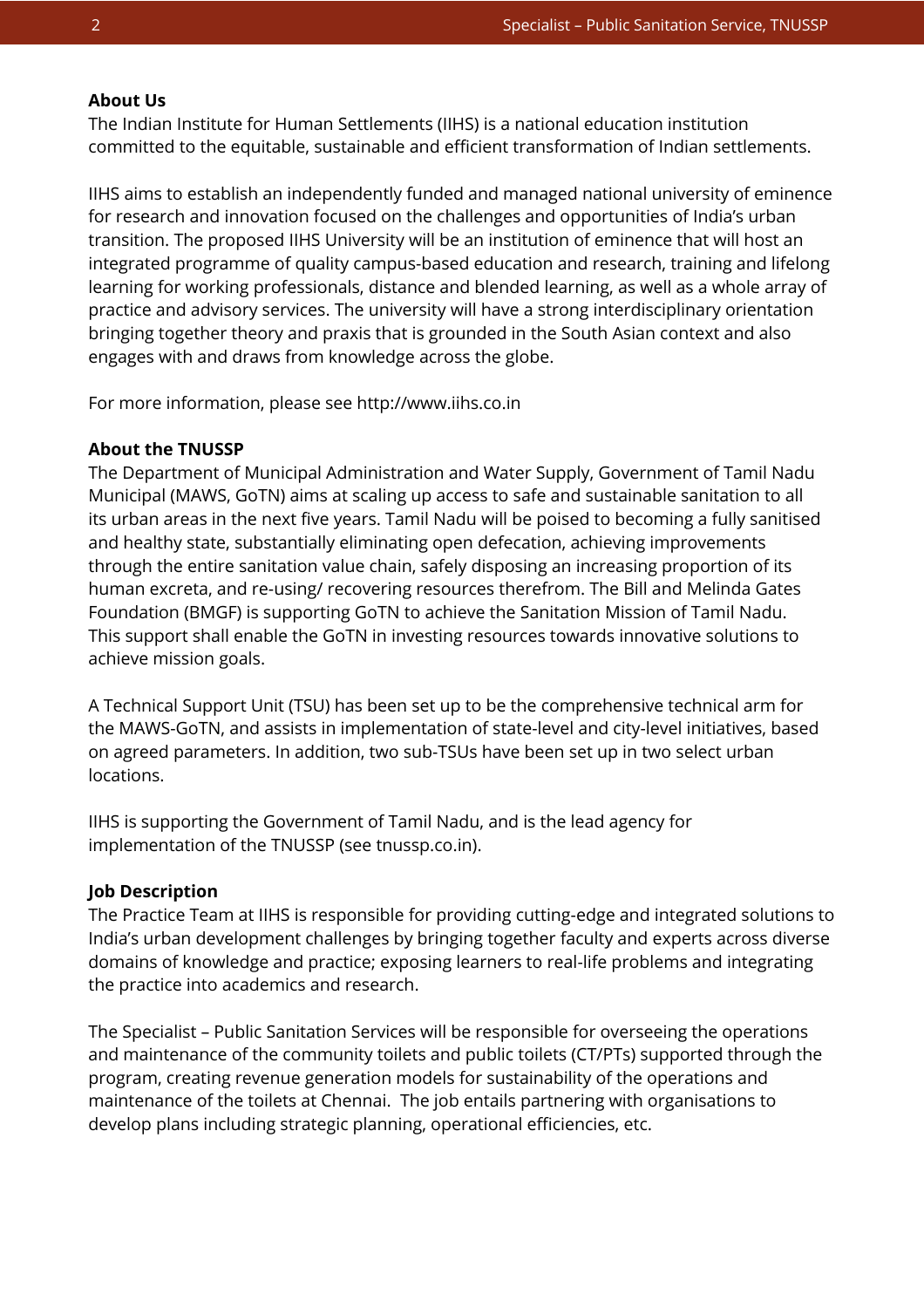The position of Specialist could be either a regular position or a contractual project-based engagement. The Specialist will be based out of Chennai, with travel as necessary across the project sites in Chennai.

## **Activities and Tasks**

Responsibilities would include, but not be limited to, the following:

Vendor management:

- Regular monitoring and overseeing of vendor's work at site;
- Ensuring that vendor maintains high standards of housekeeping, hygiene and cleanliness in the toilet blocks as defined in the Service Level Agreement;
- Identifying and reporting minor repair and maintenance work required at CT/PTs and coordinating with the engineering team and the vendor to get it completed as soon as possible;
- Vendor performance review and compliance management;
- Periodic review of budgets with actual expenses, analysis and corrective action.; identifying and implementing opportunities for cost control of operation and management of CT/PTs;
- Providing inputs/ working with vendors to deliver behaviour change communication;
- Ensuring that all the applicable statutory documents are up to date ;

Community Mobilisation:

- Supporting in selection of self-help groups (SHGs), community-based groups (CBOs) and individuals from local communities for operations and maintenance of the CT/PTs;
- Providing inputs in the development of community capacity building modules for SHGs, CBOs and individuals;
- Participating and supporting delivery of community capacity building modules;
- Monitoring and supervising the activities implemented by SHGs/CBOs/entrepreneurs and reporting the status to the supervisor;
- Supporting by handholding the SHGs/CBOs and entrepreneurs for effective project implementation;
- Supporting and training the SHGs/CBOs on conflict resolution and problem solving;

Revenue Generation:

- Providing all required support to SHGs/CBOs/entrepreneurs in undertaking revenue generation activities;
- Monitoring the record keeping of the revenue generation activities;
- Documenting the case studies of the revenue generation activities;

Monitoring and Reporting:

- Collecting data from vendors as well as from site, and reporting the project activities on a weekly/monthly basis;
- Preparing consolidated monthly progress reports for O&M and revenue generation activities;
- Ensuring that all reports submitted to IIHS be in English;
- Ensuring that all documents/reports shared with the SHG/CBOs/entrepreneurs be translated to Tamil;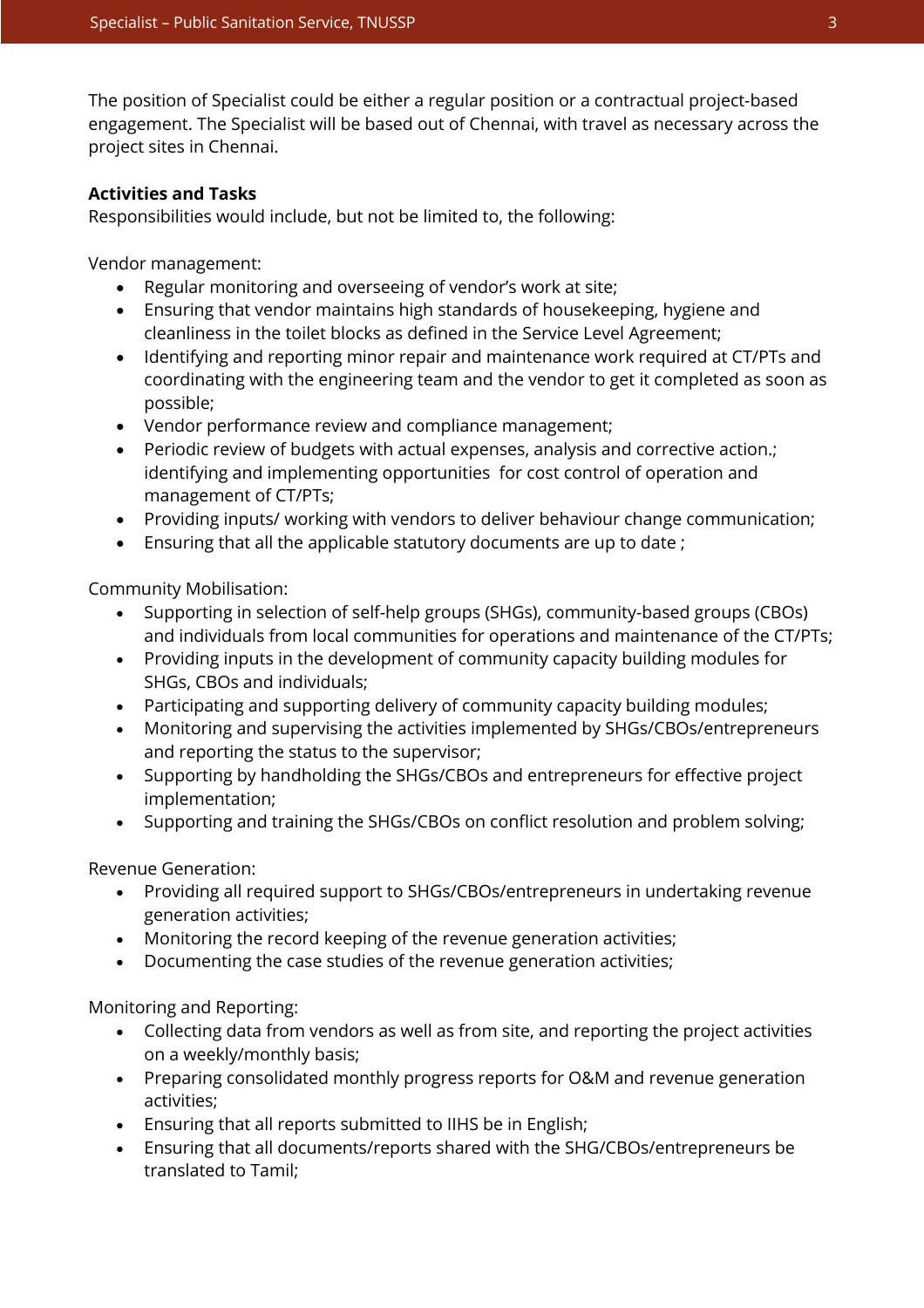General:

- Maintaining high level of collaboration and coordination with all stakeholders;
- Ensuring timely completion of project activities according to the weekly and monthly plans;
- Working with other internal teams to ensure effective implementation of the programmes;
- Providing support to other IIHS activities including academics, research, practice, training, operations and others;
- Participating in all activities of Institution-Building at IIHS; carrying out tasks as assigned by IIHS; and traveling on IIHS work within or outside the country as and when needed.

## **Structure and Reporting**

The Specialist – Public Sanitation Service, TNUSSP will report to the Team leader or to any other person designated by the Team Leader, TNUSSP at IIHS and will be required to collaborate effectively with a diverse group of internal teams and external individuals/ organiSations, and students.

## **Person Specification**

The applicant is required to be a graduate with around 4 years of experience, including at least 2 years of experience in facilities management services and/or mobilising communities for enterprise development. Experience in managing public or community toilets would be an advantage. Experience in setting up community-based enterprise activities would be an added advantage.

S/he should also have experience of working in multi-disciplinary teams, good people management and facilitation skills, and significant competency in documentation and coordination, along with proficiency in MS Office. Reading and writing skills in Tamil and English are essential.

This offer could be either for a regular position or for a contractual project-based engagement. The offer is on an exclusive basis, which implies that other professional assignments (whether compensated or not) that bear a potential conflict of interest with IIHS cannot be undertaken.

The search will remain open until the position is filled.

# **Location**

The position is based in Chennai with regular travelling to the project locations in Chennai and sometimes to other locations within the state or country.

### **Review and Assessment**

The role and performance of the incumbent shall be subject to normal review and assessment systems at IIHS.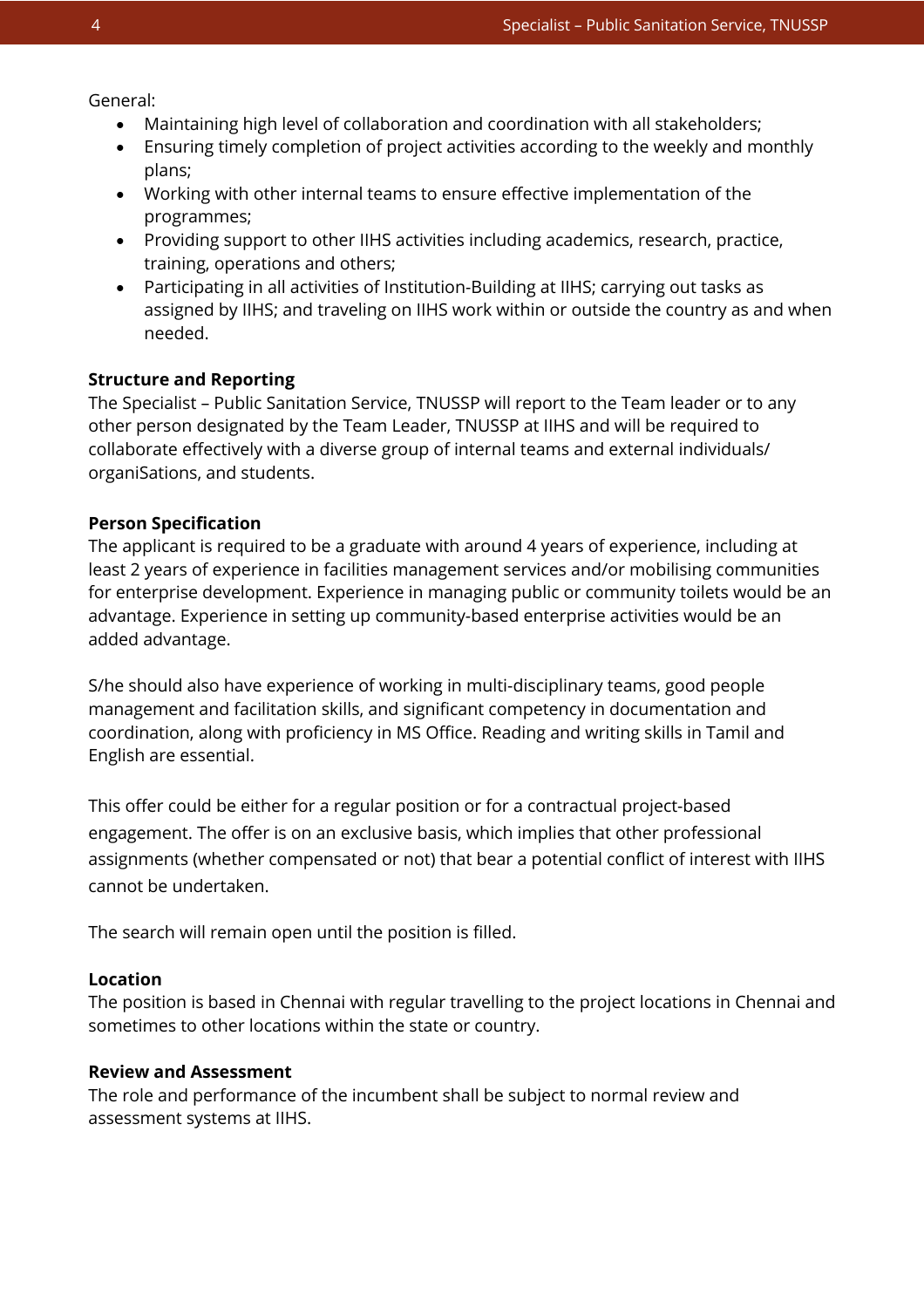### **Diversity Policy**

IIHS is an equal opportunity employer that encourages women, people with disabilities and those from economically and socially excluded communities with the requisite skills and qualifications to apply for positions.

## **To apply**

If you are interested to explore this opportunity with us, please fill the online application form by clickin[g here. \(](https://iihs.co.in/job-application/)You can also click on the "Apply Now" button at the end of the Job Description displayed on the website).

# **Contact**

Please write to us at **hr@iihs.co.in** if you need any clarifications while filling the online application form.